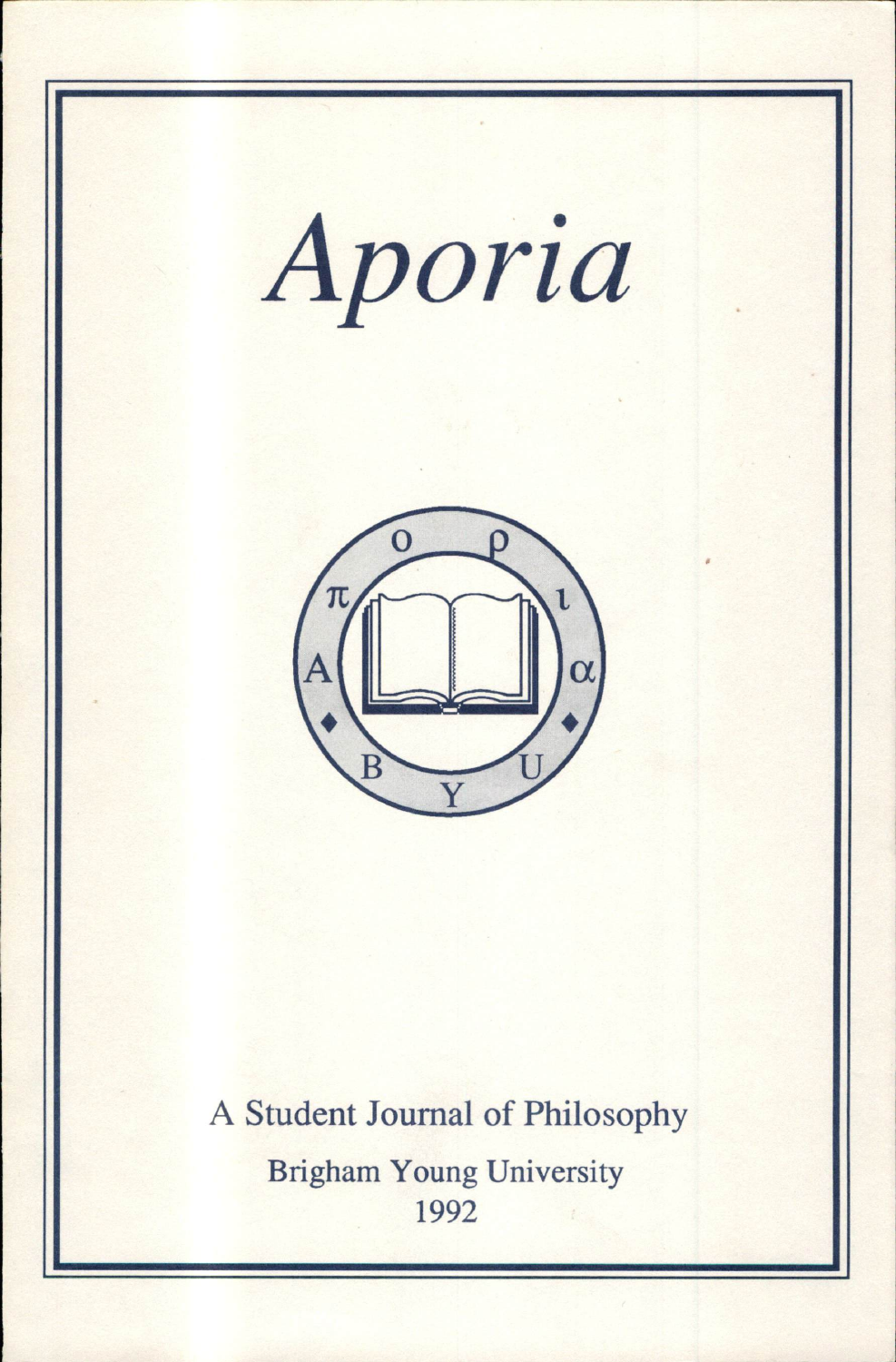#### Editors

### David Laraway Karl Shurts

## Editorial Staff

Darin Gates Dennis Potter

John Armstrong Wayne Lecheminant<br>Kevin Bowring Trinvan Paulsen Trinyan Paulsen Mark Hannig Howard Nielsen, Jr.

It has been nearly two years now since a couple of us undergraduate students casually remarked to each other that it would be nice to have some sort of outlet in which we could read and comment on each other's work. If nothing else, we wanted to make our peers aware of the quality of work being done in the philosophy department here and provide beginning philosophy students with models of good writing. With encouragement from supportive faculty members, our little project took on its own life and within a matter of months, the first issue of Aporia rolled off the presses. Held together by the academic equivalent of baling wire and and chewing gum, that first issue represented for us a process that was both exasperating and rewarding. We must have come away feeling more rewarded than exasperated because we are now pleased to announce the second issue of Aporia: A Student Journal of Philosophy.

As with the first issue of the journal, we have elected to publish the winning papers of the local David Yam Philosophy Essay Contest (the first three essays in this issue—selected anonymously by a panel of philosophy fac ulty) and other student essays agreed upon by the editors and editorial staff. However, with this issue of Aporia, we would like to extend a general call for papers as well. Future issues of the journal will thus aim to represent both the finest work in undergraduate philosophy being done at BYU, Aporia's sponsor ing institution, by publishing the annual winners of the Yam Essay Contest as well as the finest undergraduate papers received from other schools. Submissions for the next issue of Aporia must be received no later than March 19, 1993 and should be sent to:

> Aporia Editor 3196JKHB Philosophy Department Brigham Young University Provo, UT, 84602

We are deeply indebted to the following, without whose funding this joumal would never have come to be: Honors and General Education, the College of Humanities, and the Philosophy Department. We would also like to extend a special thanks to Linda Hunter Adams of the Humanities Publications Center and to James E. Faulconer of the Philosophy Department for their unfail ing support of this project.